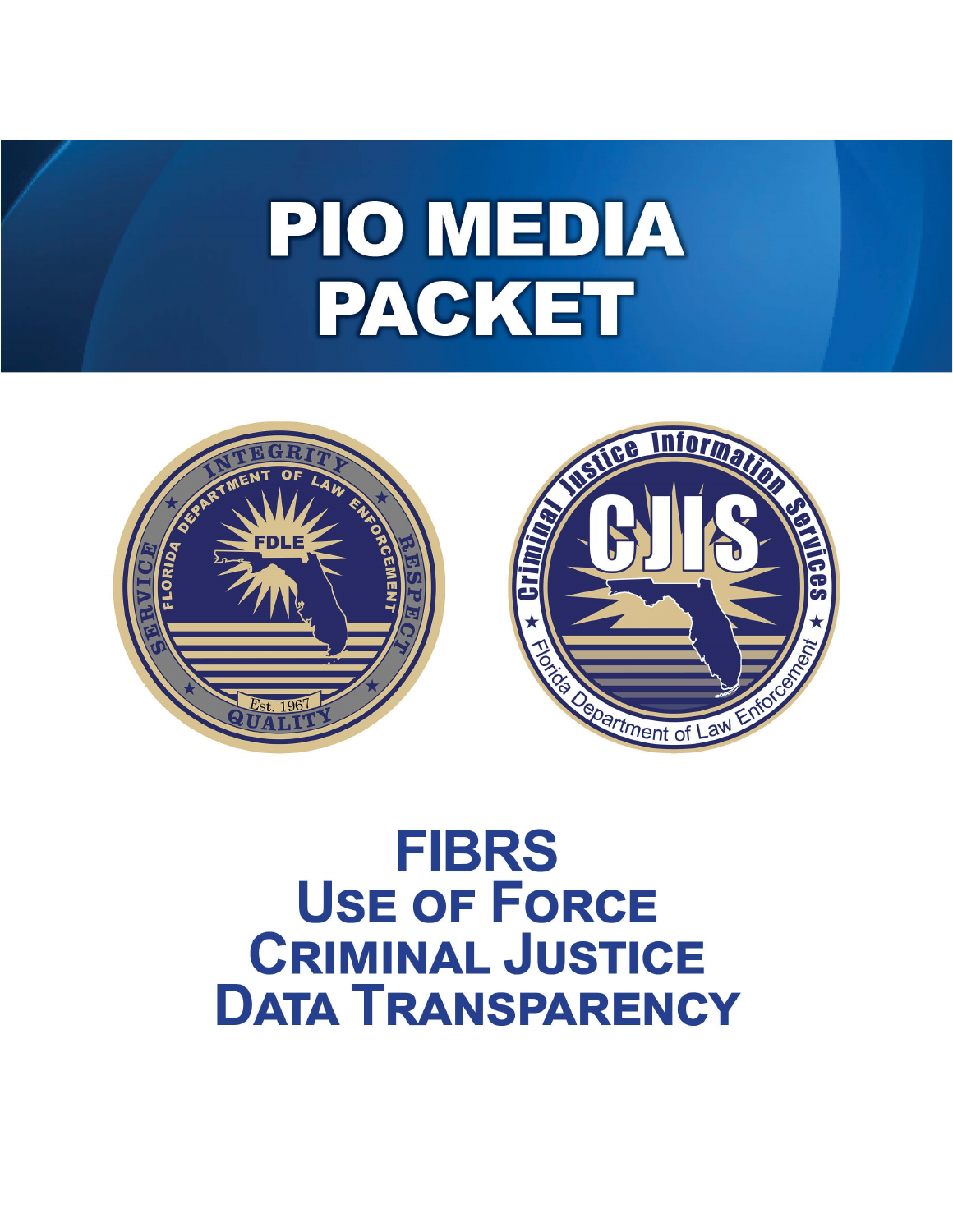#### Florida Incident Based Reporting System (FIBRS) March 2022

### **Overview**

In late 2022, FDLE will begin publishing detailed and dynamic crime data providing information needed to make law enforcement more effective and our communities safer. This expanded set of data, Florida Incident-Based Reporting System (FIBRS), will be an important indicator of crime in our communities. This data can be used by law enforcement agencies to target their resources more effectively, by governments to guide policy, and by researchers and the public working to understand crime trends.

*Note: Annual summary-based reporting (the same format used to report crime stats in Florida since 1971) will be released in late 2022. Participation by law enforcement agencies is voluntary, but highly encouraged. Incident-based reporting will be published as agencies begin to contribute.*

#### **History of Crime Data in Florida**

Florida's Uniform Crime Reports (UCR) program has participated in summary-based collection since 1971, releasing a report twice a year (annual and semi-annual) that captures 7 crimes, known as Index Crimes. Crimes are listed by hierarchy which reports only the most serious offense. For example, if a suspect commits robbery and aggravated assault, only robbery is reported. Summary-based crime reporting also captures arson, simple assault, intimidation and/or threat (domestic violence only), and simple stalking (domestic violence only).

#### Index Crimes

Violent Crimes

- Murder/Non-Negligent Manslaughter
- Sex Offenses (Rape, Fondling)
- Robbery
- Aggravated Assault/Aggravated Stalking

Property Crimes

- Burglary/Breaking and Entering
- Larceny/Theft (Pocket Picking, Shoplifting, etc.)
- Motor vehicle theft

# **Semi-Annual Data Collection and Publication**

To accommodate the transition to collecting and reporting more robust and detailed crime data, known as incident-based reporting, the semi-annual summary-based crime report will no longer be published. FDLE will continue to publish data received in a summary format on an annual basis. The summary data will be derived from incident-based submissions to allow for relevant comparisons.

# **Florida Incident-Based Reporting System (FIBRS)**

FIBRS is an incident-based reporting system that collects 56 more offense categories than summary-based reporting including more detailed victim, offender, arrestee, and property data on each single crime occurrence. FIBRS also collects four additional Florida specific offense categories in addition to the National Incident-Based Reporting System (NIBRS) offense categories (driving under the influence (DUI) of alcohol, DUI of drugs, DUI of both alcohol and drugs, and DUI where unknown if alcohol or drugs). Agency crime data is reported monthly and allows agencies to report up to 10 criminal offenses per incident. For example, if a suspect commits burglary, motor vehicle theft, and aggravated assault, all three crimes will be reported.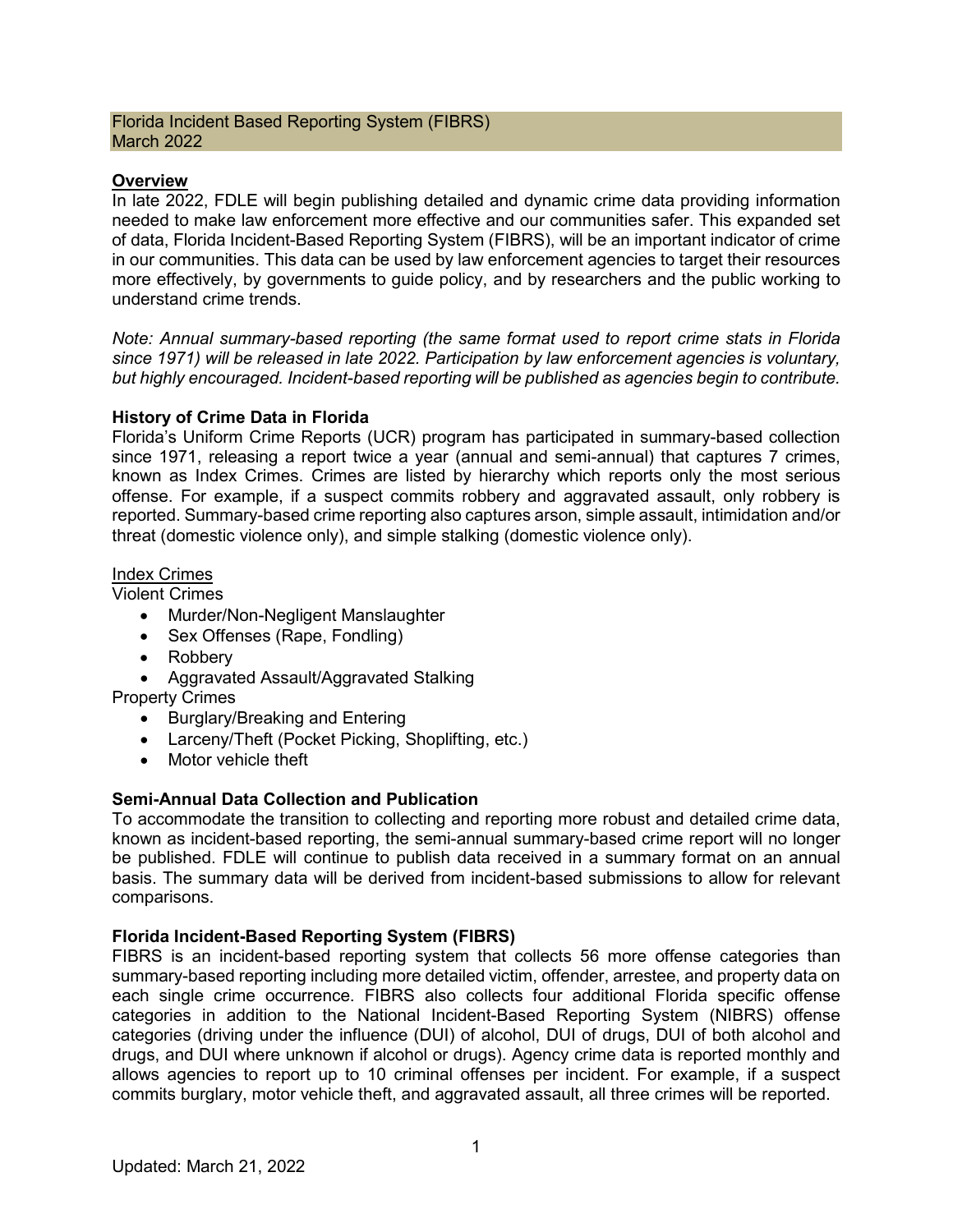The transition to the richer, FIBRS-only data standard provides greater context allowing contributing agencies to identify and address evolving crime issues.

FIBRS allows reporting agencies to transmit an automated submission to meet several reporting requirements.

- NIBRS (National Incident-Based Reporting System)
- Use of Force (UoF)
- Law enforcement employee counts
- Hate Crime
- Domestic Violence
- Human Trafficking
- Cargo Theft
- Law Enforcement Officers Killed and Assaulted (LEOKA)

#### **Incident-based and Summary-based statistics are not comparable**

Incident-based crime reporting contains 66 offenses and captures multiple offenses from a single incident, therefore, summary-based reporting data cannot be directly correlated to incident-based data.

As a result of the change in reporting methodology, we gain a greater visibility into crimes that have been occurring but have not previously been included in summary reports, such as, drug offenses, fraud, gambling, or human trafficking. More reporting via incident-based data collection equates to better decision-making and better resource investment.

FDLE has committed to publishing annual summary-based reports derived from incident-based reporting to provide agencies, the media, and the public perspective regarding the new data and crime trends and establish a new baseline expectation for incident-based reporting.

#### **Outreach Efforts**

The transition from summary-based to incident-based crime reporting is an ongoing effort in partnership with local and state law enforcement agencies across Florida. Through concentrated engagement, FDLE's Criminal Justice Information Services (CJIS), continues to message to agencies the benefits of FIBRS, the steps necessary for transition, and provides subject matter expertise.

FDLE has created and deployed a single portal for law enforcement agencies to submit data including crime statistics, but also officer use-of-force, hate crimes and data transparency requirements. This portal allows automatic system-to-system transactions which are initiated by the local agency.

The Federal Bureau of Investigation UCR Program continues to transition other agencies around the nation to NIBRS. Like Florida, this is a continued effort with anticipated, sustained growth as law enforcement agencies continue to participate.

Because agency transition efforts are specific to the agency and dependent upon many factors (IT support, software product, vendor support, software age capability, etc.) transition time will vary and there may be time periods when data is not available for some agencies. This may result in incomplete or partial reporting for certain publication periods. Many agencies may be able to backfill information acquired during these transition times, others may not, which could result in a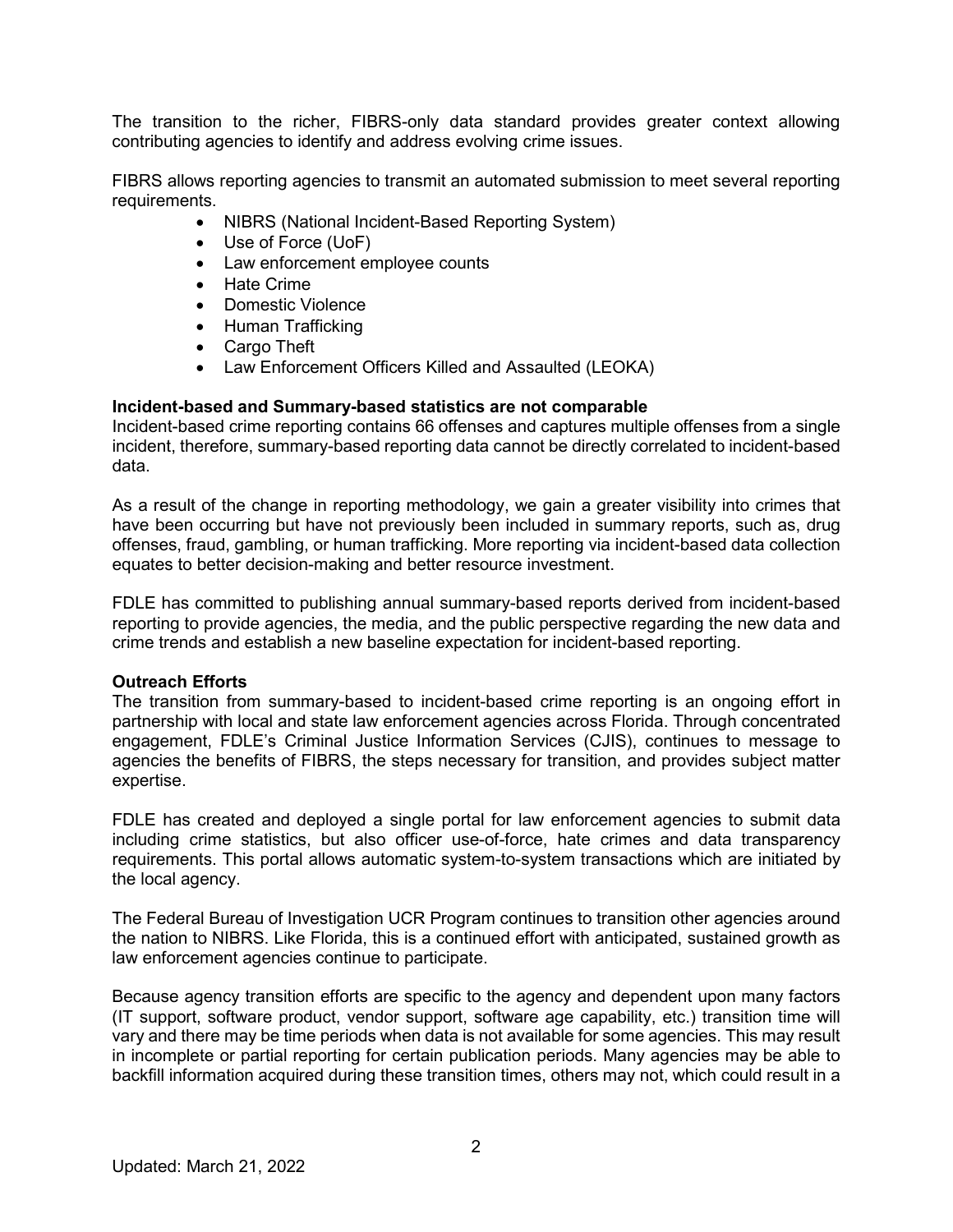permanent loss of some information. Complete UCR reporting will resume once all participating agencies have successfully transitioned to incident-based reporting.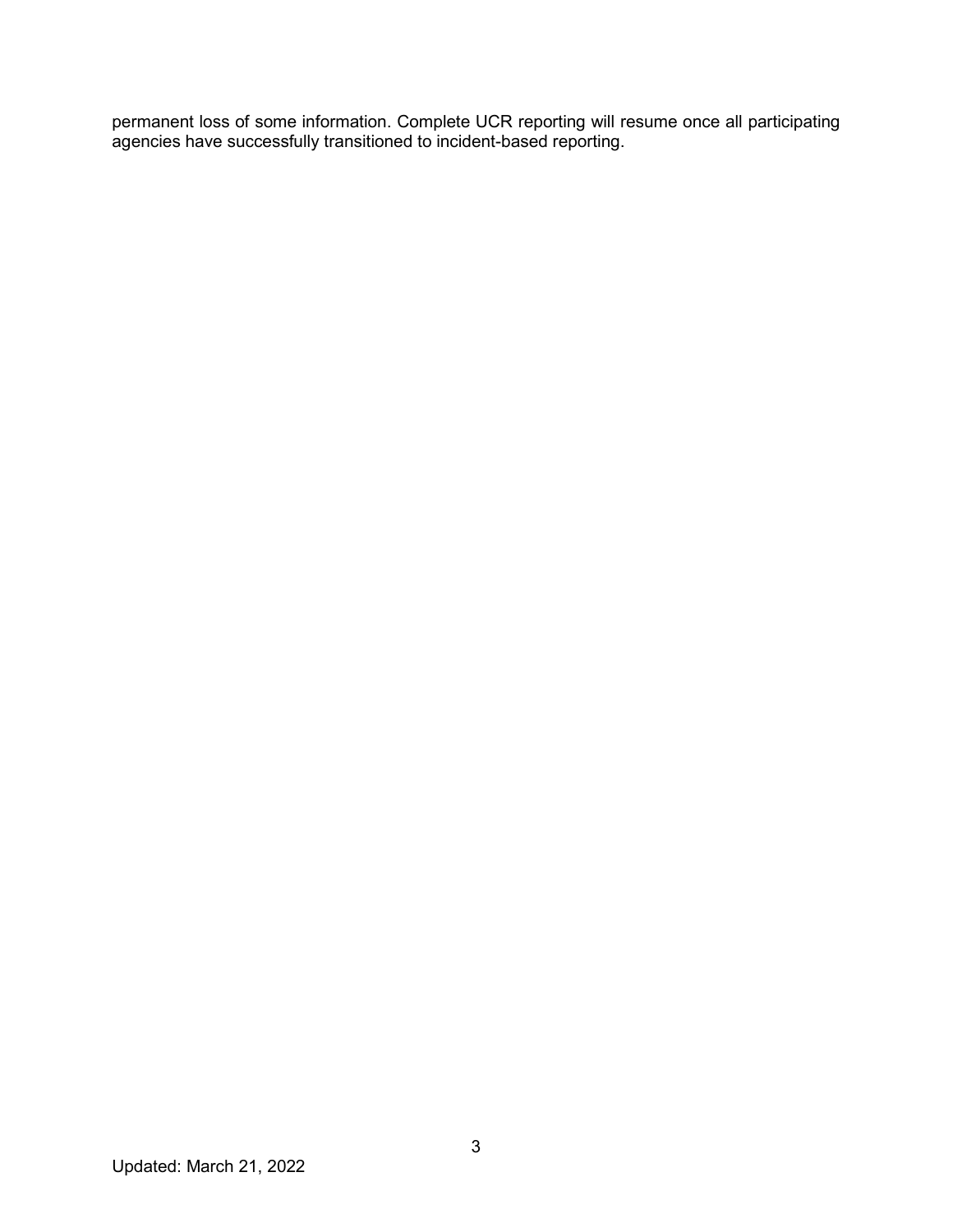Use of Force Data March 2022

#### **Overview**

The use of force (UoF) by law enforcement has been a topic of national discussion for many years. In response, FDLE launched an online officer UoF collection portal in September 2020 for local agencies to submit their data. This collection conforms to the process used by the FBI that was launched in 2019. While participation in UoF reporting has been voluntary, F.S. 943.6872 (2021) requires agencies to submit UoF data to FDLE at least quarterly beginning July 1, 2022. To date, more than 100 local law enforcement agencies have begun submitting data.

The goal of the resulting statistics is not to offer insight into a single UoF incident, but to provide an aggregate view of the incidents reported and the circumstances, subjects, and officers involved.

#### **UoF Reporting**

A qualifying UoF incident includes serious bodily injury, death, or the discharge of a firearm at or in the direction of a subject. Agencies also must submit a "zero report" for those months in which they did not have a qualifying incident.

FDLE's Criminal Justice Information Services (CJIS) has been working with hundreds of law enforcement agencies statewide to assist them with technical expertise, data integration support, and the training necessary to provide data for UoF and other CJIS projects. In the fall 2021, FDLE's CJIS held workshops statewide to assist local partners to understand enrollment and participation requirements. Once enrolled with FDLE, agency data is reported to the FBI following a two-step process where data is first submitted, then verified by the agency head or his/her designee.

#### **Collection of UoF**

UoF Data can be submitted to FDLE through one of two ways. Agencies may use the online reporting module or program their local record management system to submit the data electronically.

#### **FBI UoF Data**

All UoF data is passed to the FBI for inclusion in the national data collection effort following verification by the local agency's chief executive. Florida UoF data is currently available through the public records process through FDLE. As participation increases, FDLE will consider methods of publishing data at the state level. The FBI requires minimum participation levels both nationally and at the state level before publishing data. As Florida's participation grows, data will be published. More information on the FBI's national collection can be found at <https://www.fbi.gov/services/cjis/ucr/use-of-force>

• State data will appear on the National Use-of-Force Data Collection website when participation percentage levels are met. The FBI releases initial data when 60% of the total law enforcement officer population is reached nationally. This allows the publication of more detailed information for those states that have reached 60% participation.

According to the FBI, at this time, agencies submitting use-of-force data represent more than 60% of the officers in the nation.

• Ratios and percentages, as well as the most frequently reported responses to questions (in list format without actual counts) are anticipated to be published soon.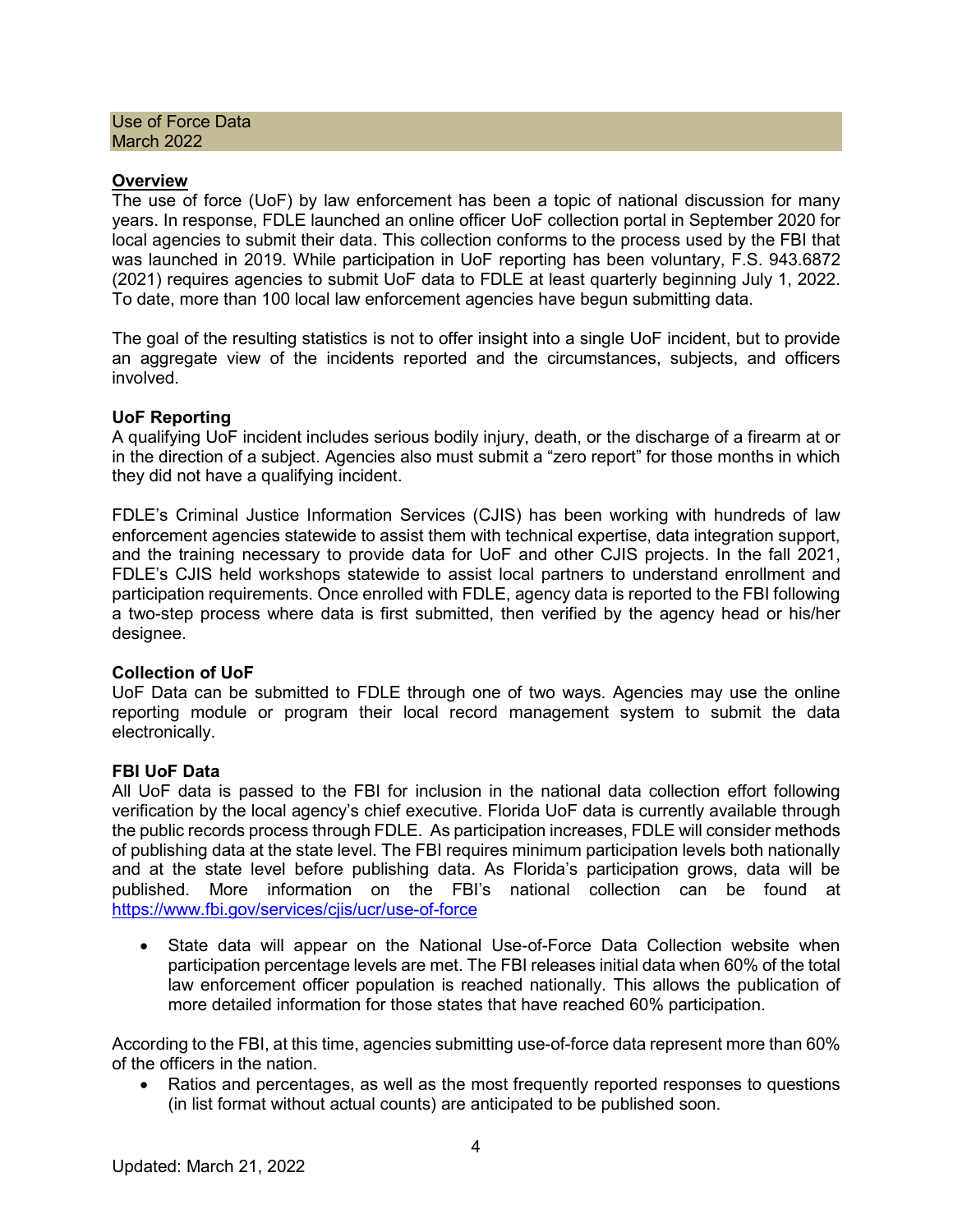- When 80% of officers are represented by submitted data, aggregate use-of-force data may be presented.
- If at any time the data from agencies represents less than 40% of the total officer population, the FBI will not disseminate use-of-force data.

.